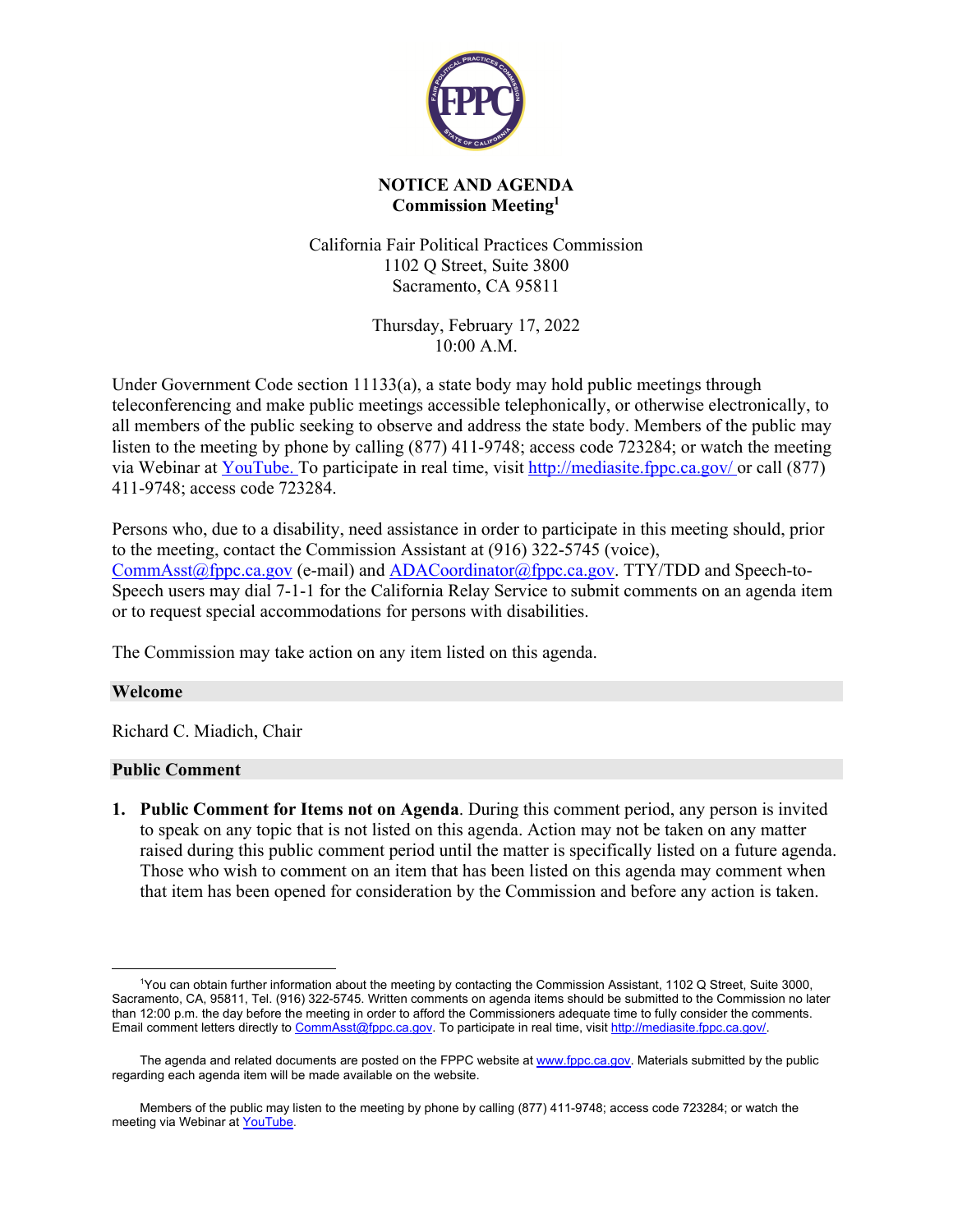### **Approval of Commission Minutes**

### **2. Approval of December 2021 Commission Hearing Minutes.**

#### **Consent Calendar 3-6**

Items on the consent calendar will be taken up and voted on as a group. A Commissioner may request that an item be removed from consent, in which case it will be discussed separately in the meeting.

**3. Adoption of Amended Form 803, Behested Payment Report**. Staff: Chloe Hackert, Program Manager for Education, Diversion and Special Projects Group, and Karen Harrison, Senior Commission Counsel, Legal Division. Staff presents for adoption proposed amended Form 803 which has been revised to reflect new regulations adopted by the Commission in October of 2021 concerning reporting of behested payments, as well as other formatting updates.

**Staff Memo Updated Form 803**

### **Advertisements and Campaign Late Filer**

**4. In the Matter of Committee for a Strong Siskiyou Economy, No on Measure H Sponsored by Crystal Geyser Water Company, Kelly Lawler, Jill Harris, and Crystal Geyser Water Company; FPPC No. 17/123.** Staff: Theresa Gilbertson, Senior Commission Counsel and Ann Flaherty, Special Investigator. The Committee and Kelly Lawler were represented by Steve Churchwell of Buchalter Law Firm. Jill Harris and Crystal Geyser Water Company were represented by Jim Sutton and Nicholas Sanders of the Sutton Law Firm. Committee for a Strong Siskiyou Economy, No on Measure H Sponsored by Crystal Geyser Water Company was a primarily formed ballot measure committee that was active in Siskiyou County during the November 8, 2016 General Election. Kelly Lawler served as the Committee's treasurer and Jill Harris served as the principal officer. The Committee and Harris failed to include an accurate disclosure statement on mass mailings and advertisements, in violation of Government Code Sections 84106, 84504, subdivision (c), and 84305 (1 count). The Committee and Lawler failed to accurately disclose activity on two preelection campaign statements, in violation of Government Code Section 84211 (2 counts) and failed to timely file four 24-hour reports, in violation of Government Code Section 84203 (1 count). As a major donor, Crystal Geyser Water Company failed to timely file a major donor campaign statement, in violation of Government Code Section 84200 (1 count) and failed to timely file a 24-hour report, in violation of Government Code Section 84203 (1 count). **Total Proposed Penalty: \$48,000.**

## **Cash Contributions**

**5. In the Matter of Hanford Now and Dan Chin, FPPC No. 16/711.** Staff: Theresa Gilbertson, Senior Commission Counsel and Ann Flaherty, Special Investigator. Hanford Now is a local general purpose committee. Dan Chin is the Committee's treasurer and principal officer. In 2016 and 2017, the Committee and Chin accepted prohibited cash contributions of \$100 or more, in violation of Government Code Section 84300. **Total Proposed Penalty: \$3,500.**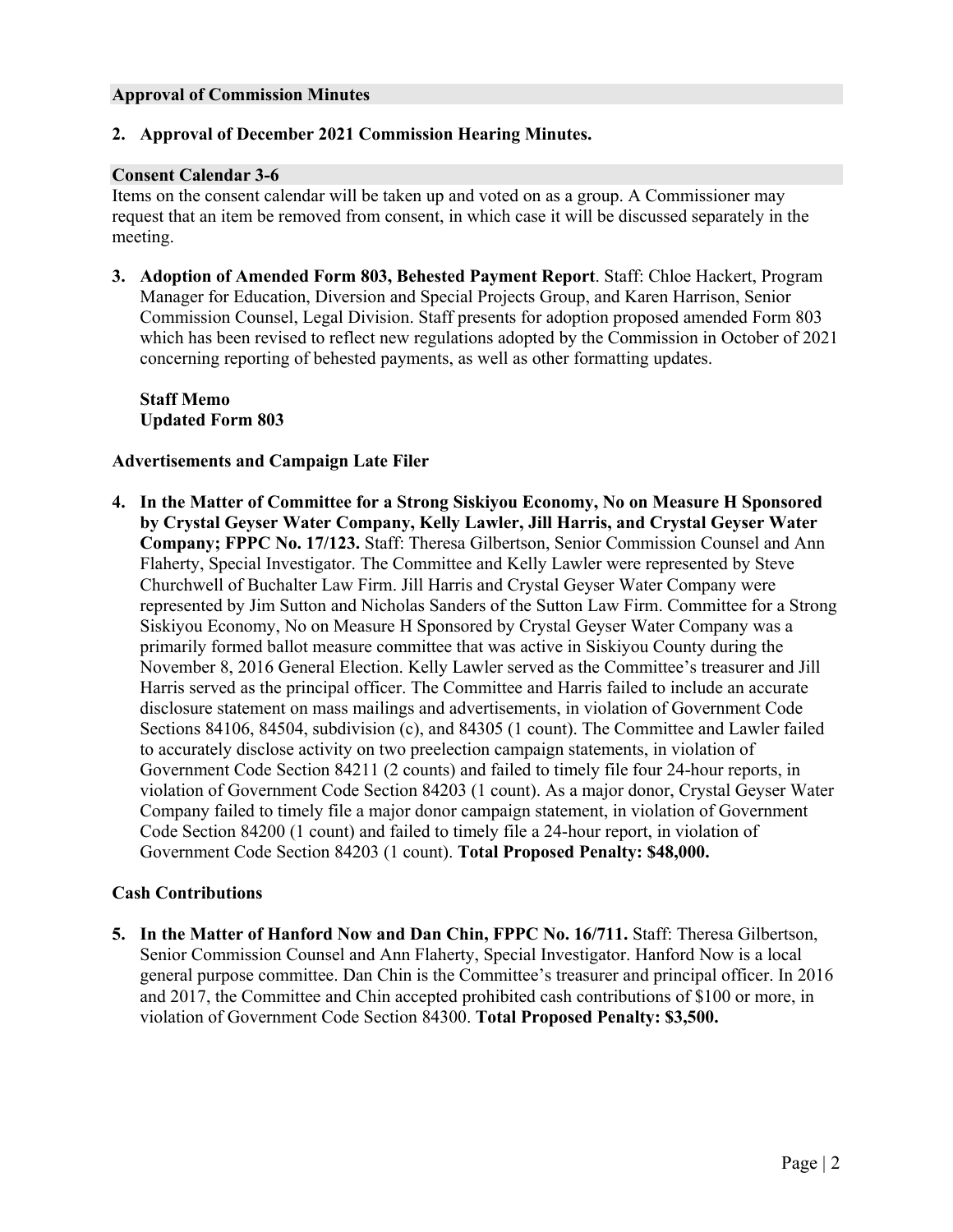# **Default Proceedings Requesting Commission Action**

**6. In the Matter of Friends of Joe Aguirre for Delano City Council 2014 and Joe Aguirre; FPPC No. 17/193.** Staff: Theresa Gilbertson, Senior Commission Counsel and Ann Flaherty, Special Investigator. The respondents were represented by Brandon Martin. Joe Aguirre was a successful candidate for Delano City Council in the November 8, 2014 and November 8, 2016 General Elections. Friends of Joe Aguirre for Delano City Council 2014 was Aguirre's candidate-controlled committee. The Committee and Aguirre failed to timely file four preelection campaign statements, in violation of Government Code Sections 84200.5 and 84200.8 (4 counts) and failed to timely file eight semi-annual campaign statements, in violation of Government Code Section 84200 (4 counts). **Total Proposed Penalty: \$36,000.**

### **Pre-Notice Defaults Intent to present Default Decision and Orders at the March Commission Meeting**

- **7. In the Matter of Taxpayers for Good Government PAC (Sponsored by Taxpayers for Good Government 501c4) and Robert Johnson; FPPC No. 16/473.** Staff: Jenna C. Rinehart, Commission Counsel and Paul Rasey, Special Investigator. Taxpayers for Good Government PAC (Sponsored by Taxpayers for Good Government 501c4) is a state general purpose committee that was active during the 2016 and 2018 Primary and General Elections. Robert Johnson is the Committee's treasurer. In 2016, the Committee and Johnson failed to timely file an amendment to the Committee's statement of organization, in violation of Government Code Section 84103 (1 count); failed to timely file one preelection and two semi-annual campaign statements, in violation of Government Code Sections 84200, 84200.5, and 84200.8 (1 count); failed to timely file twelve 24-hour reports, in violation of Government Code Section 84204 (2 counts); and failed to include the proper disclosure on three mass mailings and a Facebook advertisement, in violation of Government Code Sections 84305, 84506, 84506.5, and Regulation 18402 (1 count). In 2017, the Committee and Johnson failed to timely file two semi-annual campaign statements, in violation of Government Code Section 84200 (1 count). In 2018, the Committee and Johnson failed to timely file one preelection and two semi-annual campaign statements, in violation of Government Code Sections 84200, 84200.5, and 84200.8 (1 count); failed to timely file a 24-hour report, in violation of Government Code Section 84204 (1 count); and failed to include the proper disclosure on two mailer advertisements, in violation of Government Code Sections 84502 and 84506.5 (1 count). And in 2019, the Committee and Johnson failed to timely file two semi-annual campaign statements, in violation of Government Code Section 84200 (1 count). **Total Proposed Penalty: \$30,000.**
- **8. Californians in Support of Mike Antonovich State Senate 2016 and Shelley Levine; FPPC Nos. 17/1397 and 18/821.** Staff: Theresa Gilbertson, Senior Commission Counsel. This matter arose from an audit performed by the Franchise Tax Board's Political Reform Audit Program. Californians in Support of Mike Antonovich State Senate 2016 was a primarily formed committee that supported the candidacy of Michael Antonovich for State Senate District 25 during the 2016 primary and general elections. Shelley Levine was the Committee's treasurer. The Committee and Levine failed to timely amend the Committee's statement of organization to include the name of its sponsor, in violation of Government Code Section 84103 (1 count); failed to timely file four preelection campaign statements, in violation of Government Code Section 84200.5 (2 counts); failed to timely file two 24-hour reports, in violation of Government Code Section 84203 (1 count); and failed to adequately maintain campaign records, in violation of Government Code Section 84101 (1 count). **Total Proposed Penalty: \$21,000.**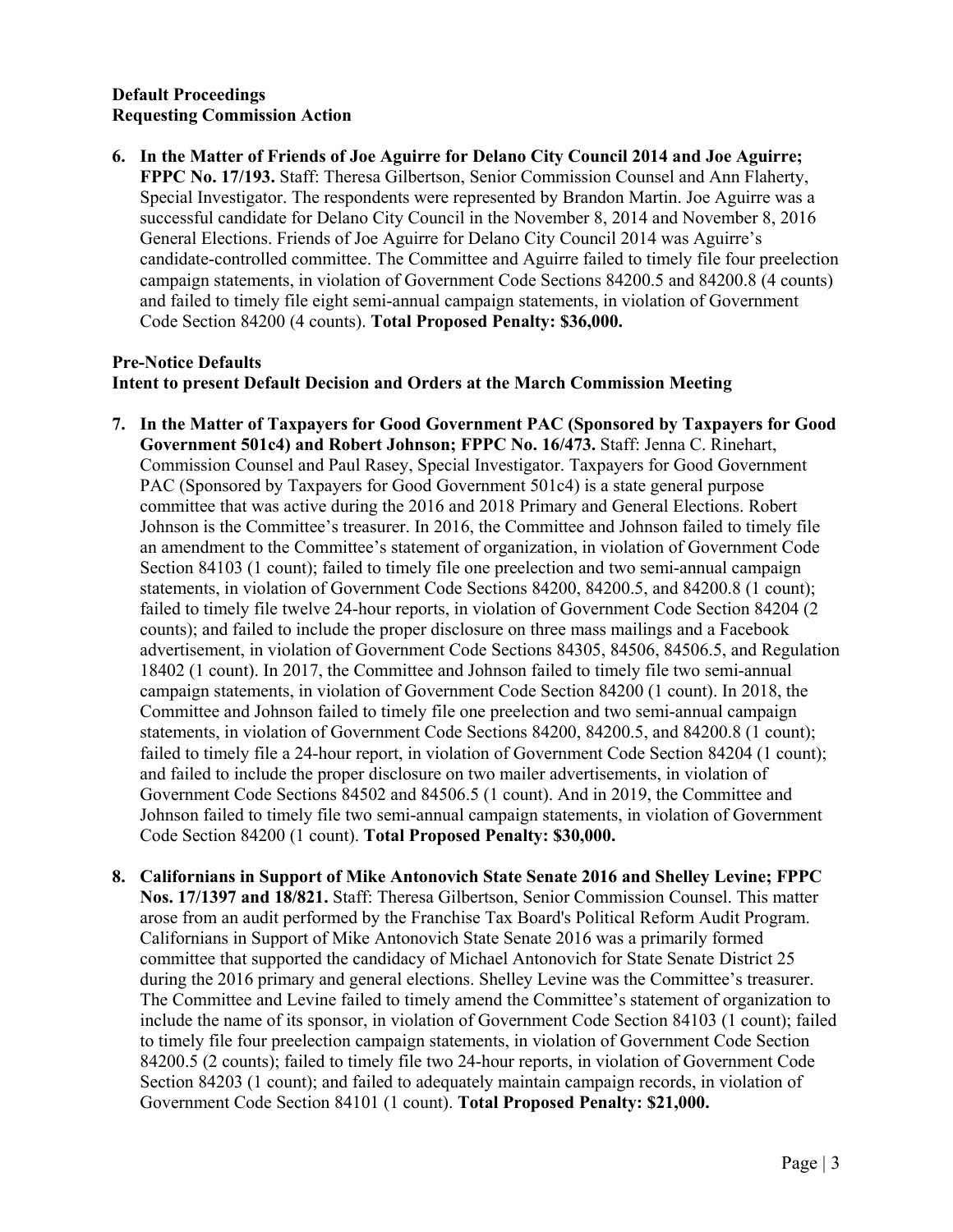#### **General Items 9-19**

**9. Assignment of Hearing to Administrative Law Judge (ALJ): In the Matter of Stop the Strong Mayor Power Grab and Craig Powell; FPPC No. 20/823.** Staff: Galena West, Executive Director; Angela J. Brereton, Chief of Enforcement; and Ruth Yang, Senior Commission Counsel. The Executive Director and the Chief of Enforcement are recommending that a hearing be conducted before an ALJ pursuant to Government Code Section 11512, subdivision (a). The ALJ will make a recommendation to the Commission on the findings of fact, law and penalty, if applicable, in the matter. The Commission will then have the opportunity to review the proposed decision and make the final determination on the case. If the Commission agrees with this recommendation, no action is required.

#### **Staff Memo and Accusation**

**10. Update Regarding Voiding of Contracts that Violate Government Code Section 1090.** Staff: Angela Brereton, Chief of Enforcement. Following the Commission's request at the November 2021 Commission meeting, staff will present their findings of the legal effect of Commission civil and administrative action on seeking declaratory relief regarding voiding of contracts that violate Section 1090.

#### **Staff Memo**

- **11. Summary of the Law Concerning Aggregation of Campaign Contributions from Related Entities (Government Code section 82015.5).** Staff: Dave Bainbridge, General Counsel.
- **12. In re Leiderman Opinion.** Staff: Katelyn Greene, Commission Counsel, Legal Division. The Commission will consider an opinion request concerning the sale of non-fungible tokens (NFTs) by a candidate-controlled committee.

#### **Staff Memo**

**13. Regulation Projects and Schedule for 2022**. Staff: Galena West, Executive Director and Dave Bainbridge, General Counsel. Staff proposes for Commission consideration a list of regulation projects for 2022 and a schedule for presenting these regulation projects to the Commission for pre-notice discussion and adoption.

#### **Staff Memo**

**14. FY 2021/2022 Second Quarter Expenditure Report.** Staff: Loressa Hon, Chief of Administration.

#### **Staff Memo**

**15. 2022/2023 Budget.** Staff: Loressa Hon, Chief of Administration.

#### **Staff Memo**

**16. Legislative Development.** Staff: Lindsey Nakano, Senior Legislative Counsel. The Commission will review and discuss potential sponsored and other legislation. The Commission will provide direction on future legislation to be sought by the agency.